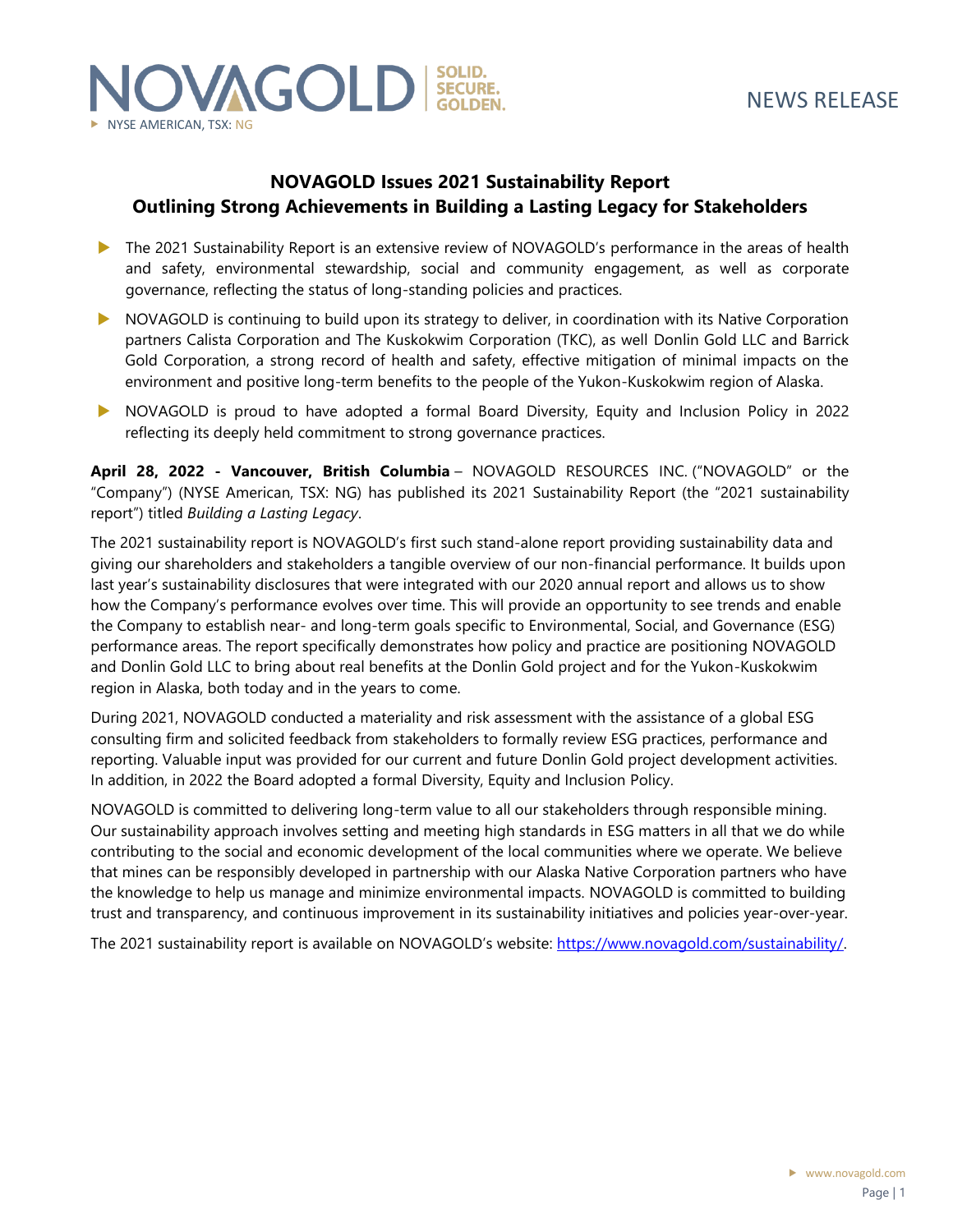# **VAGOLD** SECURE. NYSE AMERICAN, TSX: NG



NOVAGOLD welcomes comments, questions, or suggestions about the sustainability report and related information. Please send your feedback to [info@novagold.com.](mailto:info@novagold.com)

### **NOVAGOLD Contacts:**

Mélanie Hennessey Vice President, Corporate Communications

Allison Pettit Manager, Communications

604-669-6227 or 1-866-669-6227

#### **Cautionary Note Regarding Forward-Looking Statements**

*This media release includes certain "forward-looking information" and "forward-looking statements" (collectively "forward-looking statements") within the meaning of applicable securities legislation, including the United States Private Securities Litigation Reform Act of 1995. Forward-looking statements are frequently, but not always, identified by words such as "expects", "anticipates", "believes", "intends", "estimates", "potential", "possible", and similar expressions, or statements that events, conditions, or results "will", "may", "could", "would" or "should" occur or be achieved. Forward-looking statements are necessarily based on several opinions, estimates and assumptions that management of NOVAGOLD considered appropriate and reasonable as of the date such statements are made, are subject to known and unknown risks, uncertainties, assumptions, and other factors that may cause the actual results, activity, performance, or achievements to be materially different from those expressed or implied by such forward-looking statements. All statements, other than statements of historical fact, included herein are forward-looking statements. These forward-looking statements include statements regarding the Company's ability to execute on and meet the targets of its sustainability goals; the completion of the Company's comprehensive tailings management plan; the impact of change in domestic and international environmental policies, regulations and permitting requirements on the Company and its operations; the outcome of the Company's aquatic habitat restoration plan; the success of the Company's community engagement; the anticipated timing of certain judicial and/or administrative decisions; the timing and potential for an updated feasibility on the project; our goals for the remainder of 2022; ongoing support provided to key stakeholders including Native Corporation partners; the potential impact of*  the COVID-19 pandemic on the development of Donlin Gold; the potential development and construction of Donlin Gold; the sufficiency of *funds to continue to advance development of Donlin Gold; perceived merit of properties; mineral reserve and mineral resource estimates; Donlin Gold's ability to secure the permits needed to construct and operate the Donlin Gold project in a timely manner, if at all; legal challenges to Donlin Gold's existing permits; the Donlin Gold LLC Board approval to advance Donlin Gold up the value chain; the success of the strategic mine plan for Donlin Gold. In addition, any statements that refer to expectations, intentions, projections or other characterizations of future events or circumstances are forward-looking statements. Forward-looking statements are not historical facts but instead represent the expectations of NOVAGOLD management's estimates and projections regarding future events or circumstances on the date the statements are made.* 

*Important factors that could cause actual results to differ materially from expectations include the need to obtain additional permits and governmental approvals; the timing and likelihood of obtaining and maintaining permits necessary to construct and operate; the need for additional financing to explore and develop properties and availability of financing in the debt and capital markets; the coronavirus global*